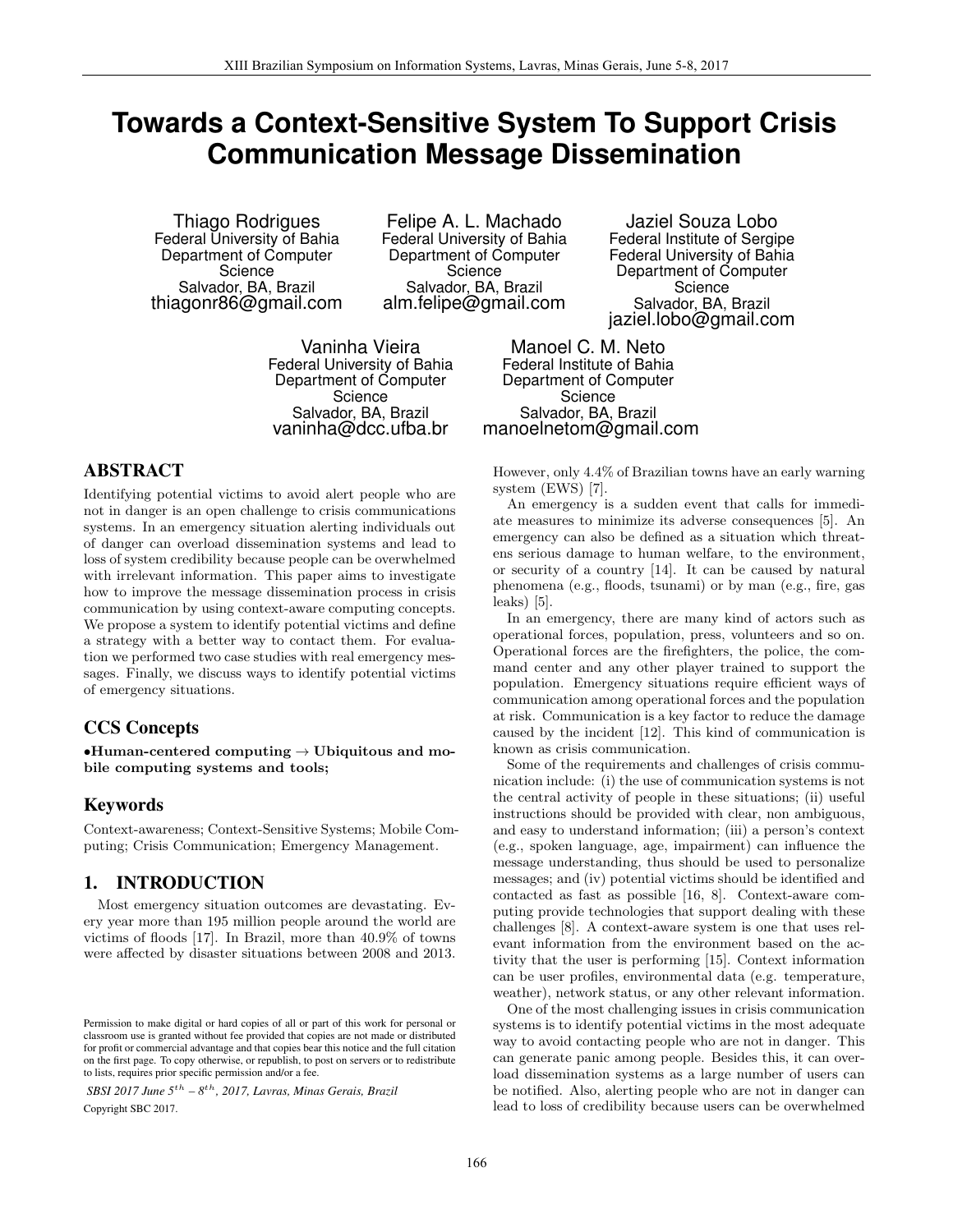with irrelevant information.

Another challenging in crisis communication systems is to decide how to reach the people at risk using the more appropriate content, communication channels and media formats. The most of the crisis communication solutions not concerns in creating a communication strategy based on contextual information. Therefore, these solutions, normally, does not use approaches to choose the appropriate way to communicate the users for each situation and context.

To support overcoming this problem, in this paper we propose a conceptual architecture for building context-aware crisis communication systems and a context model to represent relevant contextual information in this scenario. To evaluate this architecture, a prototype system was implemented. Context is used to support identifying potential victims, personalize message content, choose message format, and choose the communication channel. To evaluate the prototype system and our context model, we performed two case studies using real emergency data. Finally, we discuss different ways to identify potential victims and how to reach them.

This paper is organized as follows: Section 2 provides background concepts and section 3 discuss related works. Section 4 presents our proposal of the conceptual architecture to aid message dissemination for crisis communication and the conceptual context model. Section 5 presents the implementation of a system prototype. The evaluation is discussed in Section 6 and Section 7 presents the conclusions.

#### 2. BACKGROUND

Context has several definitions. However, the most cited is Dey, Abowd and Salber [4] that says: "Context is any information that can be used to characterize the situation of entities (i.e., whether a person, place, or object) that are considered relevant to the interaction between an user and an application, including the user and the application themselves. Context is typically the location, identity, and state of people, groups, and computational and physical objects".

Vieira et al. [18], extends Dey's definition introducing the concept of contextual element (CE). CE is any piece of data that can be used to characterize an entity in an application domain. For example, in the domain of crisis communication, the emergency is an entity which has many contextual elements such as severity, danger zone, and others.

CAP (Common Alerting Protocol) is a standard worldwide used and well-referenced by the scientific community [3] that contains several contextual elements about emergencies. It supports exchanging disaster alerts and public warnings (messages) over all kinds of networks. CAP is an open standard, non-proprietary and XML-based [13]. Code 1 exemplifies the structure of a CAP file with some important fields such as: (i) identifier; (ii) sender - the creator of CAP; (iii) sent - date of CAP creation and dissemination; (iv) severity; (v) headline - short information about the disaster; (vi) description - Detailed information about the disaster; (vii) polygon - geographic coordinates that represents the danger zone of an emergency situation; and (viii) resource - reference to further multimedia information (e.g. images, audios, videos) having its kind, description, and link provided by the CAP sender;

In order to build context-sensitive systems is needed represent the contextual elements and behaviors through a con-



Figure 1: Petri Net example

text model. Some examples of representation techniques are key-value pair, UML, ontology, Petri Net (PN) and so on. PN is a mathematical modeling language that has a graphical notation and a formal definition for its execution semantics [11]. In this way, PN has the advantages of graphical models (i.e. ease concepts design, specification, and defining context requirements [15]) and advantages of logic based models (i.e. express policies, rules, constraints, and preferences [1]). PN graphical representation is a directed graph whose nodes are depicted as Transitions (T) or Places (P) as shown in the Figure 1. Transitions are actions represented by bars and Places are states represented by circles. Graph directed arcs (represented by arrows) connects a P to a T or a T to a P.

#### 3. RELATED WORKS

Our work makes special use of the headline, description, polygon and resources fields of CAP. The polygon field is used to find users at risk whereas headline, description, and resource are used to inform the users.

There are some studies that use context-sensitive approach to support crisis communication. This section presents and compares with our proposal some of these solutions. For this comparison, we examined whether the studies: (i) identify the potential victims; (ii) adapt the message content based on user context; and (iii) enable a choice of communication channels and media format also based on context information. Table 1 shows the comparative analysis of the presented related works and our proposal.

CAP-ONES [10] is an ontology-based system for managing alert notifications. It uses emergency and user context information to personalize the message content and format (focus on disabled people). It chooses the communication channel (e.g., SMS, e-mail) using user preferences. CAP-ONES does not identify potential victims rather, it disseminates alerts to all the subscribed users.

Klafft and Ziegler [9] propose a system prototype that uses multiple communication channels and personalized messages. It provides message content personalization for disabled people, families with children, senior citizens, and tourists (translated content). Their system chooses the message format according to the communication channel. Klafft and Ziegler system prototype always notify in broadcast using all available communication channels. It does not offer a choice of communication channels based on user context and does not identify potential victims.

Global Disaster Alert and Coordination System (GDACS)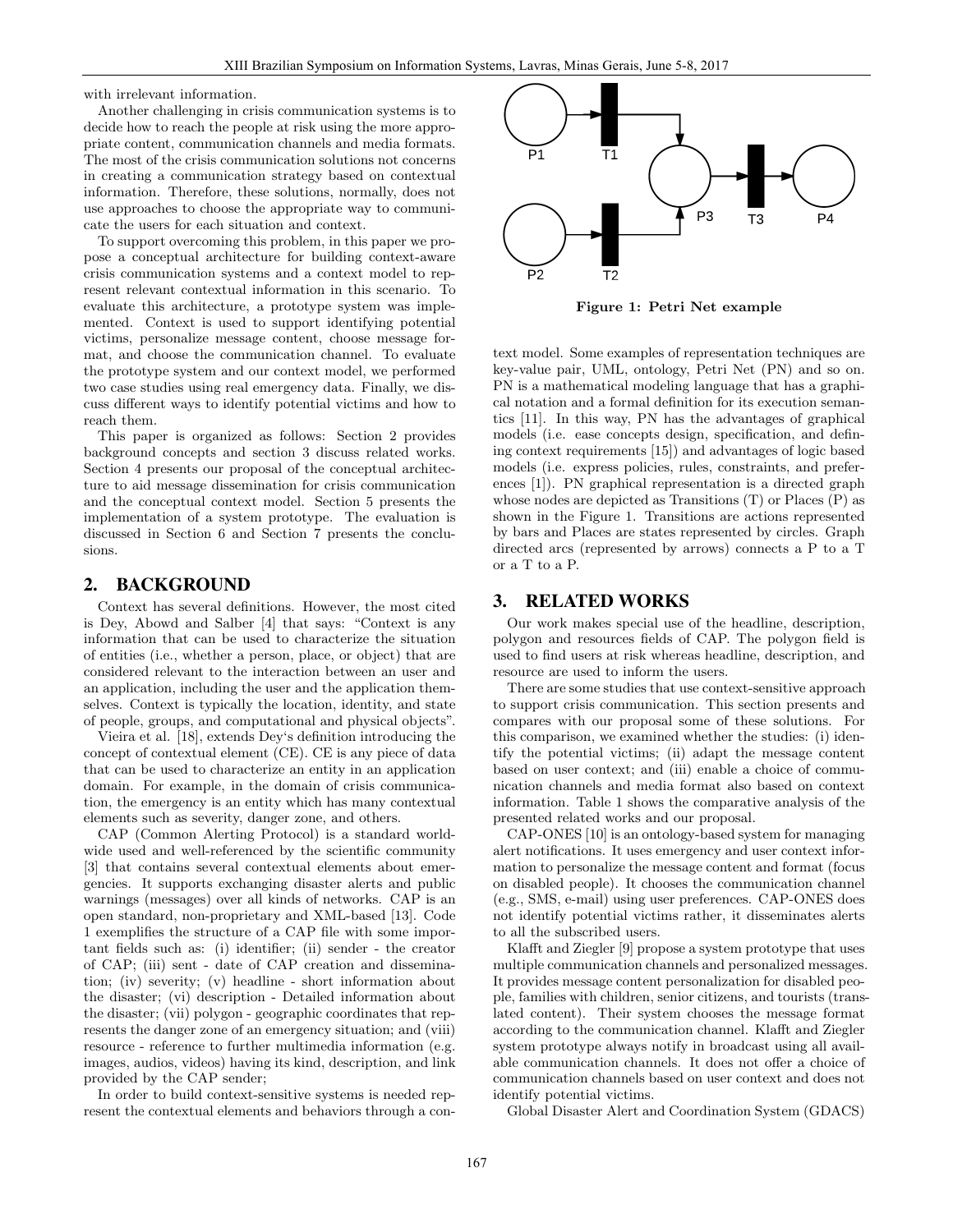```
<alert>
    <identifier>1000231</identifier>
    <sender>info@gdacs . org</sender>
    \langlesent>2015-10-24T21:00:00-00:00</sent>
    <info>
        <event>Tropical Cyclone</event>
        <severity>Extreme</severity>
        <senderName>Global Disaster Alert and Coordination System</senderName>
        <headline>
             Red alert for tropical cyclone PATRICIA-15.
        </ headline>
        <description>
             Tropical Depression (maximum wind speed of 324 \text{ km/h}) PATRICIA-15 was active
             in EastPacific. The cyclone affects these countries: Mexico.
        </ description>
        <resource>
             <resourceDesc>Video alert</resourceDesc>
             <mimeType>vi d e o /mp4</mimeType>
             <uri>h t t p : //www. cemantika . u fba . br / cap / 1 0 0 0 2 2 7.mp4</uri>
        </ resource>
        <area>
             <areaDesc>Polygon</areaDesc>
             <polygon>
                 14.9868, 96.2274 14.902, 97.5 14.7864, 99.2251 15.041
             </ polygon>
        </area>
    </info>
</alert>
```
#### Code 1: CAP file Sample

|                   | Personalize<br>Message<br>Content | Adaptive<br>Message<br>$\rm Format$<br>Selection | Adaptive<br>Comm.<br>Channel<br>Selection | Identify<br>Potential<br>Victims |
|-------------------|-----------------------------------|--------------------------------------------------|-------------------------------------------|----------------------------------|
| Malizia           | Yes                               | Yes                                              | Yes                                       | No.<br>all                       |
| al.<br>еt         |                                   |                                                  |                                           | sub-                             |
| [10]              |                                   |                                                  |                                           | scribers.                        |
| Klafft            | $\rm \bar{Y}e\rm s$               | Yes                                              | No                                        | No,                              |
| and               |                                   |                                                  |                                           | broad-                           |
| Ziegler           |                                   |                                                  |                                           | cast.                            |
|                   |                                   |                                                  |                                           |                                  |
| <b>GDACS</b>      | No                                | No                                               | Yes                                       | all<br>Yes,                      |
| $\lceil 6 \rceil$ |                                   |                                                  |                                           | users on                         |
|                   |                                   |                                                  |                                           | conti-                           |
|                   |                                   |                                                  |                                           | nent.                            |
| Banerjee          | Yes                               | $\rm No$                                         | No                                        | Yes, zip                         |
| al.<br>et         |                                   |                                                  |                                           | code ap-                         |
| $\left[ 2\right]$ |                                   |                                                  |                                           | proach.                          |
| Our               | Yes                               | Yes                                              | Yes                                       | Yes,                             |
| Work              |                                   |                                                  |                                           | CAP                              |
|                   |                                   |                                                  |                                           | Polygon                          |

# Table 1: Related Work

[6] is a cooperation between the United Nations, the European Commission and disaster managers worldwide. GDACS has a wide database about previous emergency situations and provides a notification service regarding emergency situations in real time. GDACS does not personalize content messages. Users can choose SMS or e-mail as the communication channel. GDACS consider all user on a continent where an emergency occurs as potential victim and notifies them all.

Banerjee et al. [2] proposed a rule-based solution to deliver alerts to targeted users. Their solution translates message content to the user in their preferred language. However, it does not provide any way to personalize message content nor change the communication channel. The rulebased approach is used to identify potential victims comparing user and emergency zip code. The problem with this method is that it is difficult to scale up to a worldwide emergency notification system.

Related work analysis shows that [10] and [9] broadcast all emergency messages regardless whether users are potential victims or not. GDACS [6] uses a large area (all a continent) as a potential victim delimiter. These three works generally notify many more people than the potential victims. Banerjee et al. [2] introduce an interesting approach for small areas such as a city, but it is hard to scale it to a worldwide system.

# 4. A CONTEXT-SENSITIVE SYSTEM TO SUPPORT CRISIS COMMUNICATION

This section presents our proposal for a context-sensitive system to support dissemination of crisis communication messages. First we describe the system conceptual architecture, then we present its context model.

#### 4.1 Conceptual Architecture

To support message dissemination for crisis communica-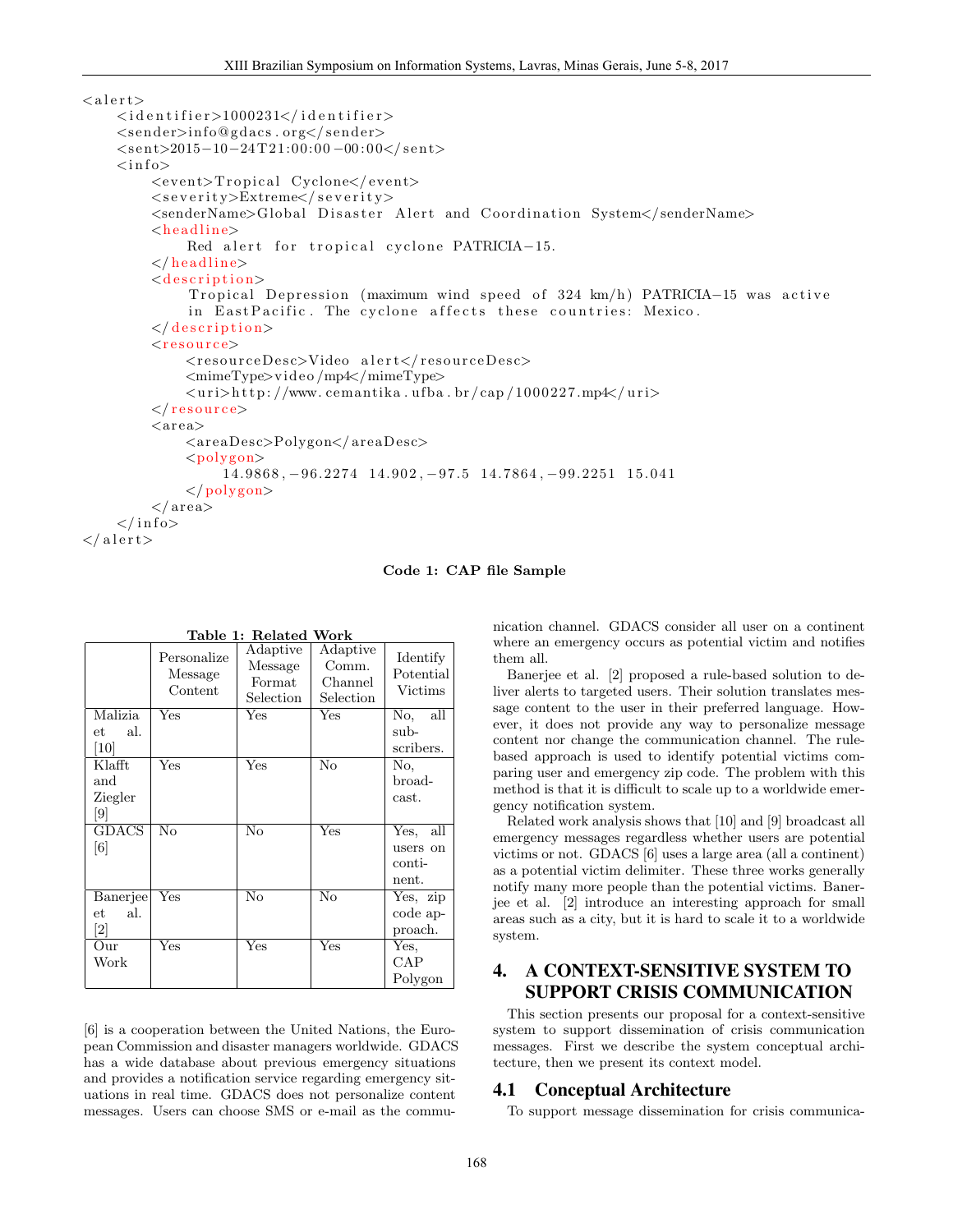tion systems, we defined a conceptual architecture as depicted in Figure 2. The architecture consists of three main components: Context Manager, Message Builder and Disseminator.

The Context Manager component handles the acquisition, interpretation, and reasoning of contextual information. The context information can be acquired from different sources, such as people, devices such as smartphones and other systems. The Context Manager receives the information, process according the domain necessity and applies reasoning rules in order to obtain relevant information for the next layers of architecture.

To process contextual information the proposed solution needs to implement a context model that defines the entities, contextual elements, and their behavior. A conceptual context model to support our architecture is presented in the next section.

The Message Builder component identifies the individuals who need to be notified about an emergency. For this, the Message Builder must use information from the Context Manager component. As well as, this component performs necessary adaptation to the content of messages and defines the strategy for dissemination over different channels and users, and using different media formats (e.g. text, image, audio, video).

The Message Builder output is the input for the Message Disseminator component. Following that, the Disseminator sends the alert messages to receivers through each selected communication channel using the chosen (and available) data format for the content of a message.

#### 4.2 Conceptual Context Model

To design context-aware application, identification of entities and contextual elements are needed [18]. For the purpose of building a context-sensitive system to assist message dissemination in emergency situations, three contextual entities were identified: user, emergency, and smartphone.

A user can be a potential victim if s/he is near an emergency situation. Thus, their location is important as well as the need to contact them as directly as possible. For emergency systems, the location of the user and the emergency is necessary and important to identify potential victims, whereas knowing the user language is also important to translate the information and establish more efficient contact.

This work focuses on the smartphone as a communication device. It is a contextual entity and the contextual elements used to improve communication are connectivity and connection type. Connectivity represents whether the device is connected to the Internet or not. If the device is connected, connection type represents the kind of network connection, such as Wi-Fi, 4G/3G or 2G.

All context information was used to define rules to support message dissemination for crisis communication systems. These rules, information flow, and process flow are represented in a context model using Petri Net. Our context model solution is shown in Figure 3.

The model depicted in Figure 3 can be divided into two phases. The first one is data acquisition and personalization. The second one is message format and distribution.

The first place in the model is "Emergency data received". This place represents the acquisition of context information about the emergency. Next, transition T1 reads this information reaching "Emergency data read" place. The transition "Discard user data not in danger" blocks the flow until the system reaches "User data read" state. This transition uses emergency and user data to know which users are in the danger zone. After this, the system reaches the place "Emergency data and user data obtained". Here, the system encounters a list of users in the danger zone, their profile data, and information about the emergency. Transition T4 translates emergency data to the user's preferred language, and then the system reaches on "Translated emergency data and user data obtained" place. Next, transition T5 searches smartphone data from users in danger reaching the next place with all data gathered. This represents the end of the first phase.

The second phase starts when the transition T4 verifies if the user's smartphone have network access. If it is offline, the system arrives the "doesn't have network access" place and the after the transition T8 reaches two places ("SMS selected" and "E-mail selected") at the same time. Then, it actives T10 and T11 parallel and finally the system reaches the place "Message prepared to be send". So, if the user's smartphone is offline, the system chooses to notify the user by SMS (using text) and E-mail (using text and image). Otherwise, if the smartphone is online, the system reaches the place "has network access". Next, T7 selects the smartphone app as communication channel and T9 checks the smartphone connectivity type and the system goes to the respective place (Wi-Fi selected, 4G or 3G selected, or 2G selected). From each one of these, the respective transaction (T12, T13 or T14) are active choosing the message format and, finally, the system reaches the place "Message prepared to be send".

The place "Message prepared to be send" represents the output of the system. It contains a set of users who will be contacted (potential victims), the communication channel that will be used (for each user), the message format (for each communication channel), and the message content in the user's preferred language if it is text.

# 5. IMPLEMENTATION

Based on defined conceptual architecture and context model, we implemented a prototype of a system to support message dissemination for crisis communication. Our prototype is a console application executed by a terminal with parametrized input (CAP emergency files, user profiles, and smartphones data file). The prototype execution follows the Petri Net contextual model sequence, implementing: (i) acquisition of contextual information from the data source files; (ii) content adaptation based on user's and emergency's contexts; and (iii) selection of communication channels and message media formats.

#### 5.1 Data Acquisition and Adaptation

The system implements the acquisition of contextual information from different data sources: (i) user data as user profiles; (ii) user's smartphone data; and (iii) emergency information message in CAP format. These files are read from directories set up before the system starts. The input data is used to define which user is a potential victim and needs to be informed about an emergency situation, to personalize message content, and to choose communication channels and message media formats.

The system uses three kinds of information about the user: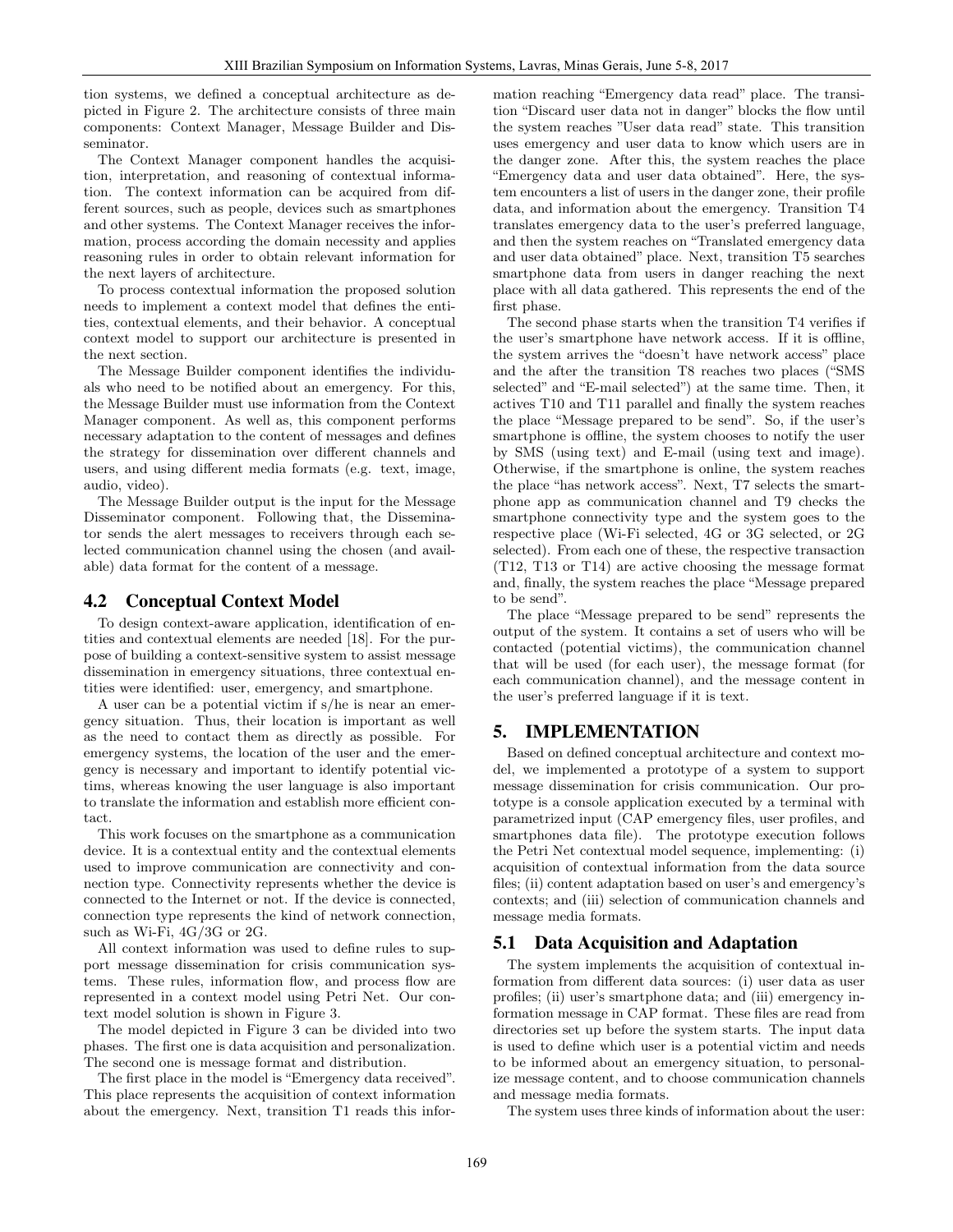

Figure 2: Conceptual Architecture with three main components: Context Manager, Message Builder, and Message Disseminator



Figure 3: Conceptual Context Model Using Petri Net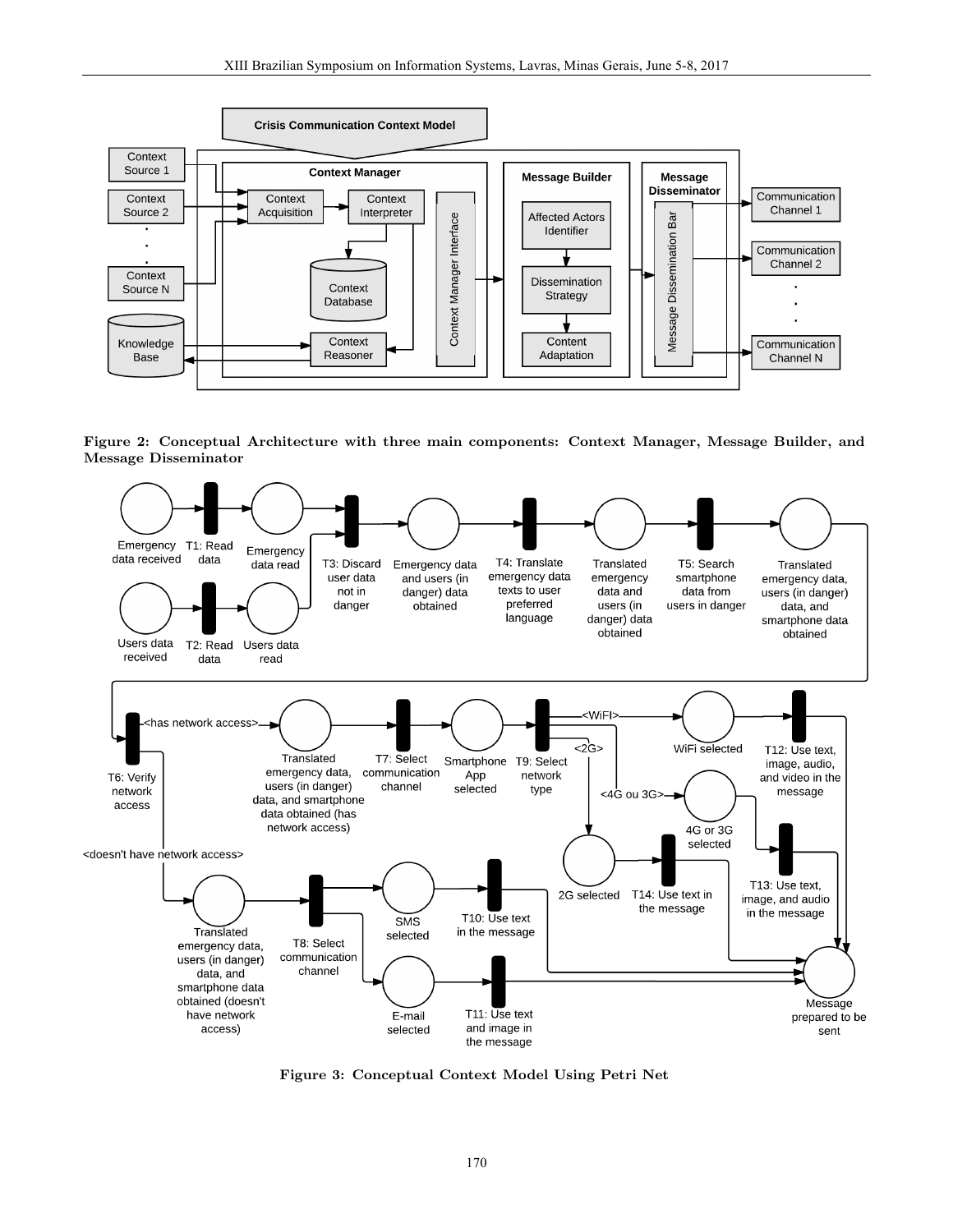(i) basic information; (ii) communication data; and (iii) location. Basic information about user is identification (id), name, year of birth and preferred language. Communication data are phone number, e-mail, and smartphone operational system (Android or iOS). Location data are the most visited places, such as home and work locations. This information is read from stored user profile files.

Another data source for the system is the user's smartphone. Information about a user's smartphones is important to help to decide whether the user needs to be contacted and how to contact him. Thus, the main information read by the system about the user's smartphone is the last location and the date and time of last location update. As with user's profile, the user's smartphone information also is read from stored files.

CAP message is an important input for the system. A CAP message has a considerable amount of information about a disaster situation. The information extracted from these messages and used by system are: (i) identifier; (ii) Sender; (iii) MsgType - Code denoting the nature of the alert message; (iv) Headline - A brief human-readable headline of the hazard; (v) Description - An description of the hazard that occasioned the message; (vi) Polygon - A geographic polygon of the danger zone represented for N points consisting of the longitude and latitude that forms an area; and (vii) Resource - Additional file with supplementary information such as images, audios and videos.

Acquisition of emergency data from CAP message files is the first system step. Next, which users are in the danger zone is verified according to users' location and polygon field in the CAP message. To obtain the users' location, the system reads the user profile (location of work and home) and the last smartphone location. A user is in danger if one of their locations is inside the danger zone polygon (from CAP message). To identify these users, we use a Java API that uses the N points of a CAP polygon to create a geometric form with N sides and verify if within the area of this polygon there are some of the user locations. A visual representation of this polygon is shown on Figure 4 by the red circle.

Once the list of users in danger has been established, the system prototype performs the content adaptation step. In this case, emergency information is translated into the user's preferred language (from users profile). This step is represented in our context Model as transition T3 (translate emergency data) of Petri Net as depicted in Figure 3. Then, the system generates the final personalized data set.

#### 5.2 Channel and Message Format Selection

Selection of the communication channel and message format starts in the transition T4 of our Petri Net. To implement these two steps we adopted a rules-based approach using  $D\text{rools}^1$  tool. Drools is a business rules management system solution that provides an inference machine and its own language for rule descriptions.

We use Drools inference machine to process the two most complex logics in the system. The first one is the choice of communication channel. Here we have three possibilities: smartphone app, SMS and e-mail. The second one is the choice of message media formats based on the user, selected communication channel, and available resources in the CAP message. we defined a strategy for message dissemination, once the system generates an output with the list of users who need be notified, the communication channels to reach these users, and the type of media for each communication channel. The logic of these rules was explained in the Conceptual Context Model section.

## 5.3 System Output

Following all the processing, the system needs to build the output with the dissemination strategy. The system output is an XML file that contains the users who need to be contacted, how to contact them, and the message contents. As shown in the Code 2, the output contains a reference to the CAP message, the number of users at risk, and the list of users with the selected communication channels and the media formats for each channel.

The message content about the emergency included in the file output comes from the CAP as mentioned before. The textual content is extracted from the Headline and Description fields from the CAP and the multimedia content is extracted from the Resource field. An extension to our prototype based on Disseminator layer of conceptual architecture can implement the message dissemination process through this output.

```
<sysout>
  <cap>1000228. xml</cap>
  <usersAtRisk>1</usersAtRisk>
  <user>
    <i d>9</id>
    <name>Anthony Iommi</name>
    <channels>
      <SMS>
        <text>emergency text</ text>
      </SMS>
      <email>
        <text>emergency text</ text>
        <image>image re ference</image>
      </email>
    </ channels>
  </ user>
</sysout>
```
Code 2: Formatted dissemination strategy - For each emergency the users who need to be notified and the channels for this purpose are listed

#### 6. EVALUATION

To evaluate our proposal, we perform tests running the system prototype with real emergency messages split into two case studies. The first one by using emergency data from GDACS databases and the second one with emergency data ceded by  $INMET<sup>2</sup>$  (Brazilian National Institute of Meteorology). Emergency data from both sources were formatted as CAP message.

#### 6.1 GDACS Emergency Data Case Study

The first case study was performed with GDACS emergency data. To extract these data from GDACS, we developed and used an Internet bot which systematically browses the World Wide Web (Web crawler). The Web crawler downloaded 162 CAP messages. All messages from 2015.

<sup>1</sup>http://www.drools.org/

<sup>2</sup>http://www.inmet.gov.br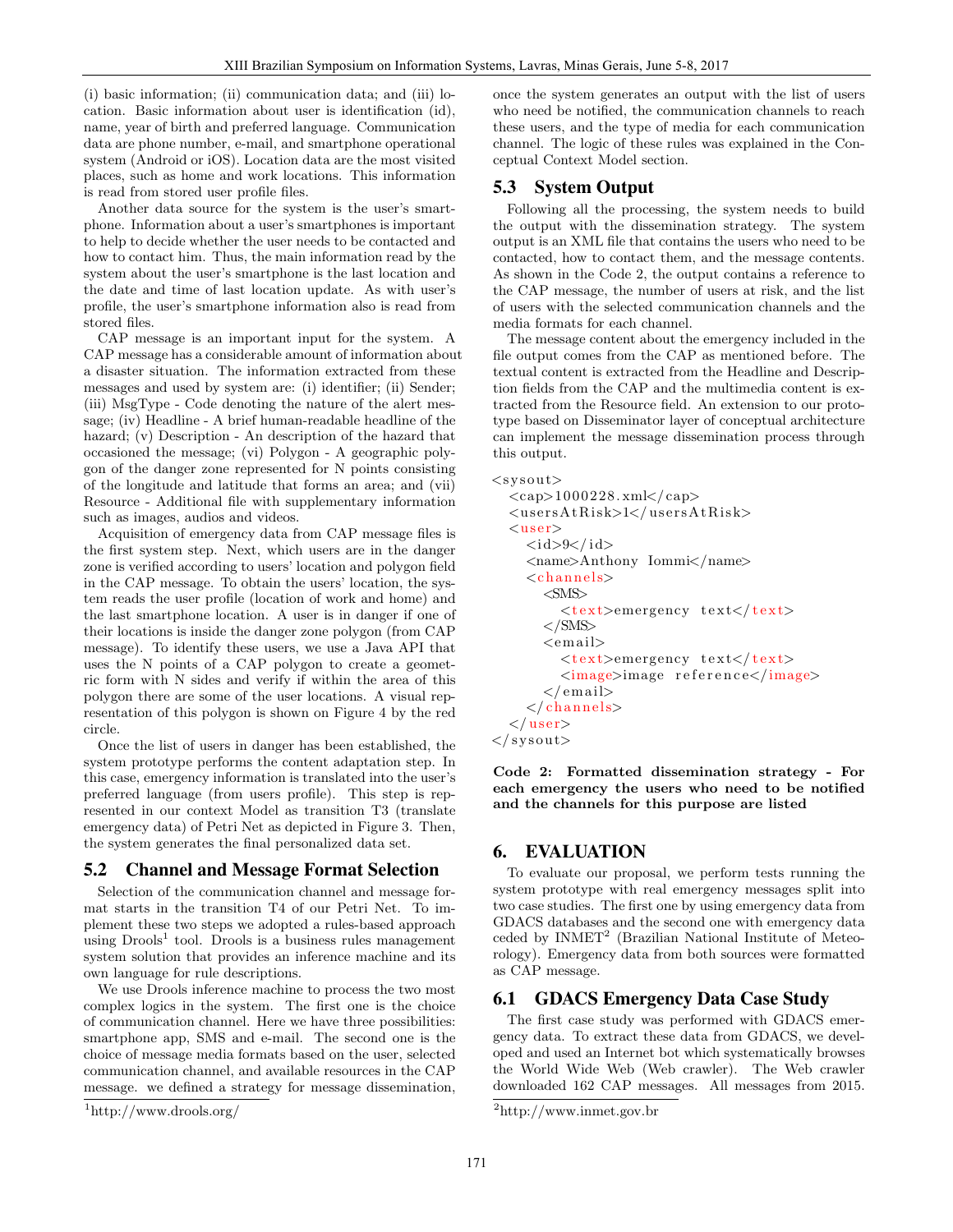However, 35 messages had no danger zone information and 32 concerned only unpopulated areas (ocean). Thus, we remove these messages. In the end, 95 messages were used in this step of the evaluation process.

All the information about the users was simulated. User profiles were created based on the emergency data. For each emergency situation, we created one user and his geographic location is an arbitrary point inside the danger zone described in the CAP message. We considered that each user had one smartphone and the information about these devices was simulated as well. Information about user smartphones was randomly generated so that they could be up-to-dated with information (user online) and outdated (user offline) information. The user connectivity mode was generated randomly too.

Our first case study was run with 95 emergency scenarios. Each test scenario had at least one user within the danger zone so that one person would need to be contacted in all situations.

## 6.2 INMET Emergency Data Case Study

For the second case study we used a larger number of real emergency data. INMET kindly provided 1321 CAP messages. All the messages were dated between June and December 2015 and cover only situations in Brazil. No message was discarded.

As in the first case study, all the information about the users and the smartphones data were simulated. Each CAP message meant one emergency scenario and each scenario had at least one user within the danger zone. Therefore, 1321 scenarios were performed by the system prototype based on INMET's dataset. The results are discussed below.

#### 6.3 Results and Analysis

For both case studies, after the scenarios execution, the system generated the formatted dissemination strategy file as shown in the Code 2. The output indicates which users need to be contacted based on the processing of contextual element (location) for both emergency and user. Contacting only users within the danger zone is the first objective of the system prototype.

Figure 4 is a visual representation of the prototype behavior. The circle is a danger zone. This data is extracted from polygon field of CAP emergency message. The markers are users at their geographic location. This information was acquired using logic described in section 5.1. Only users inside the circles were selected to be contacted.

When a crisis communication system notifies people who are not in danger, these people are considered false positives. Our proposed technique to identify potential victims provides an efficient way to reduce the number of these false positives by using users location and information about the disaster danger area from CAP files. The number of false positives will increase if we apply the approach of notifying the entire country or continent like some other solutions. This could be worse if we used a broadcast approach.

After identifying the users inside the danger zones, the next objective is to identify the best way to reach these people. Our system processes contextual elements (connectivity) to pick the appropriate channel and media format for each user for each situation based on our contextual model. The channel and media format are described in the system output file as well.



Figure 4: Representation of potential victims selection. The circle represents CAP polygon danger zone. Markers represent people. Only people within danger zone is contacted.

# 7. CONCLUSION

This work presents a conceptual architecture, context model, and a system prototype to support message dissemination in context-aware crisis communication systems. The proposed solution focuses on identifying potential victims to reduce the number of notifications of users who are not in immediate danger, besides defining a strategy to contact the users over different channels and media formats.

The main contributions of this work are the proposed system prototype, the contextual model using Petri Net, and the conceptual architecture which can be used to design other context sensitive crisis communication systems.

For evaluation, we use real emergency data from GDACS and INMET databases. The process shows that strategy used to identify potential victims seems to be more effective than others. Only users in danger zones are selected to be contacted and the way to establishing this communication is based on contextual data from the emergency and the users. As future work we can list: (i) a real distribution module implementation; (ii) evaluation of multiple media formats; and (iii) perform more case studies with larger datasets.

#### 8. ACKNOWLEDGMENTS

The authors would like to thank the Brazilian National Institute of Meteorology (INMET) for providing the emergency data used in the evaluation process.

This research was funded by Foundation for Research Support of the State of Bahia (FAPESB).

# 9. REFERENCES

[1] Z. Aarab, R. Saidi, and M. D. Rahmani. Context modeling and metamodeling: A state of the art. In *Proceedings of the Mediterranean Conference on*